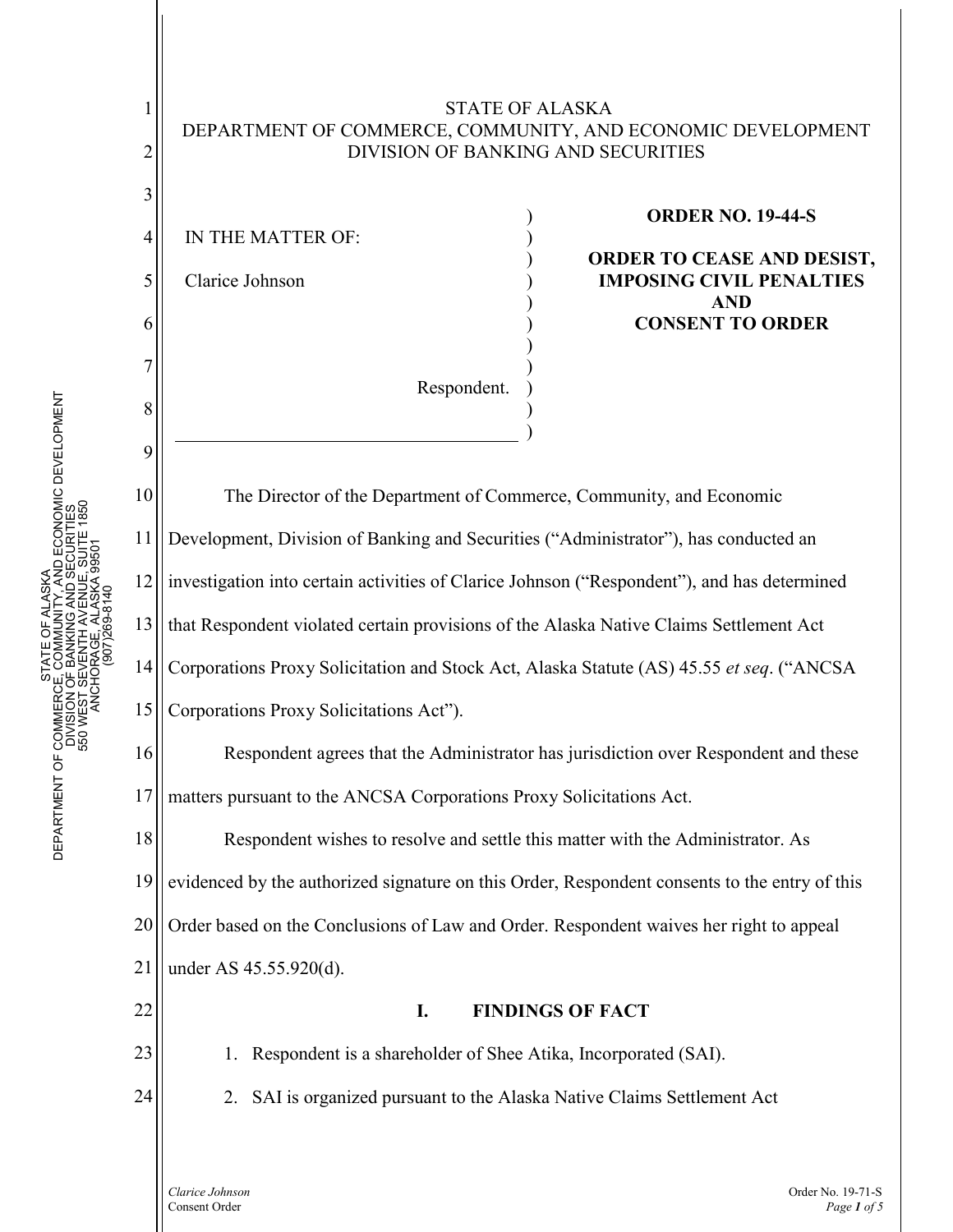1 (ANCSA), 43 U.S.C. 1601 *et seq*.

2 3 3. SAI has certified to the Administrator that it has more than 500 shareholders and total assets exceeding \$1,000,000.

4. SAI's annual meeting is currently scheduled for May 4, 2019.

5 6 7 5. On or about April 2019, Respondent published a series of Facebook posts ("the Posts") to her personal Facebook page, as well as to the "Sitka Chatters" and "Shee Atika Owners" Facebook Pages.

8 9 10 11 6. The Posts stated: "Please spread the word that voting on an Ipad is a vote for the corporate proxy candidates." The Posts also stated: "Remember [that] any votes online are only for the board endorsed candidates and the [two independent] candidates who chose to run with them."

7. On April 10, 2019, the newspaper *The Sitka Sentinel* published a letter-to-the-editor authored by Respondent ("the Letter").

14 15 8. The Letter stated: "[S]hareholders who use electronic voting can only vote for the corporation slate."

16 17 9. Respondent did not file the Posts or the Letter with the Administrator concurrently with their distribution to shareholders.

18 19 10. Respondent did not file with the Administrator a dated, written proxy statement containing the disclosures required under 3 AAC 08.355.

20 21 11. The SAI electronic proxy permits shareholders to vote for the candidates named on the corporate proxy and/or a write-in candidate.

# **II. CONCLUSIONS OF LAW**

23 24 1. Respondent is subject to the filing requirements of AS 45.55.139 because she is a shareholder of SAI and SAI is subject to the filing requirements.

4

12

13

22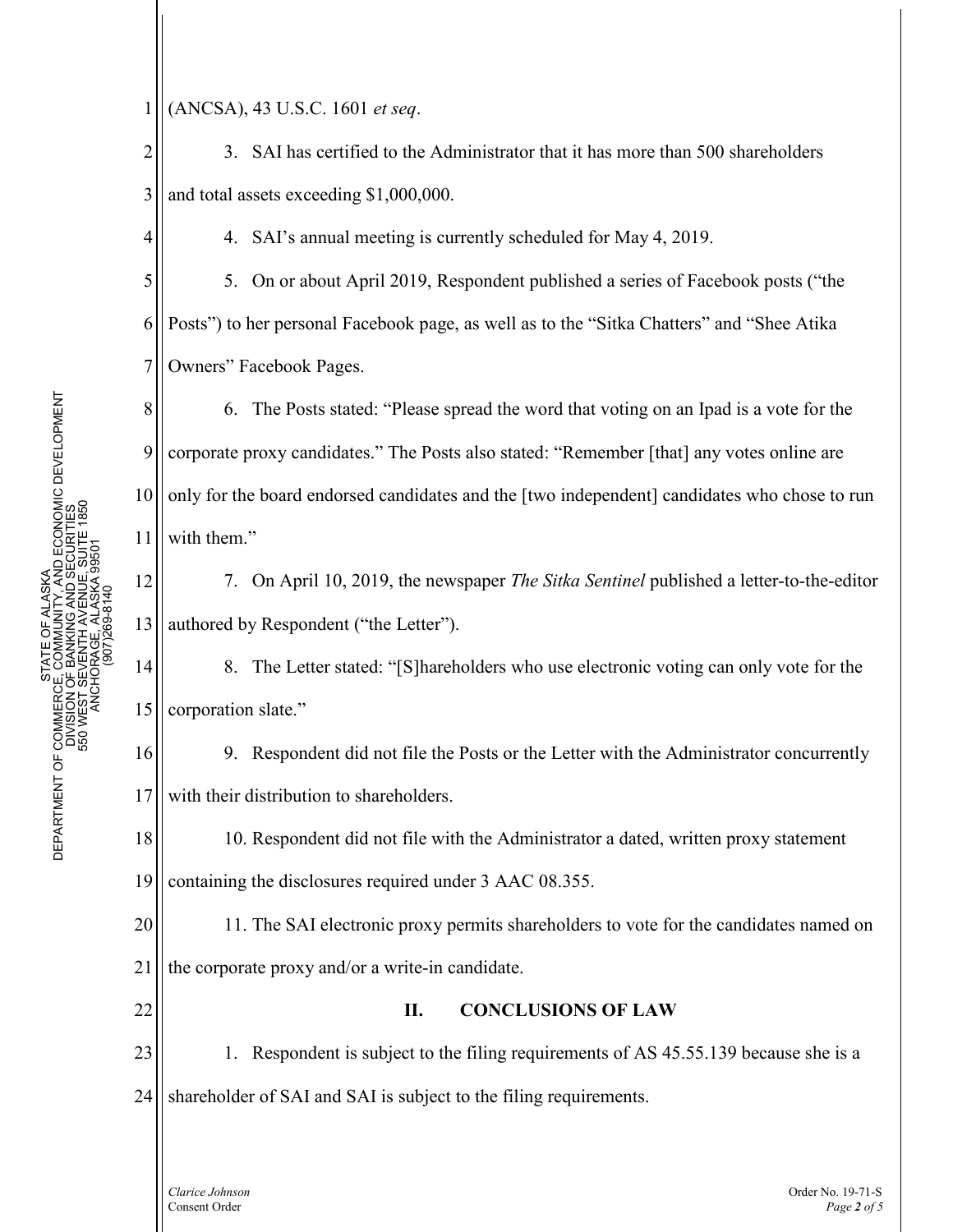5

6

10

11

14

15

16

1 2 3 4 2. The Letter and the Posts are "proxy statements" as defined in 3 AAC 08.365(14) because they are communications that were made available to shareholders under circumstances reasonably calculated to result in the procurement, withholding or revocation of a proxy.

3. Respondent violated 3 AAC 08.307 by failing to file her proxy solicitations concurrently with the Administrator when she distributed them to shareholders.

7 8 9 4. Respondent violated 3 AAC 08.315(a) by materially misrepresenting that shareholders are not permitted to vote electronically for a candidate not named on the corporate proxy.

5. Respondent violated 3 AAC 08.355 by failing to file with the Administrator required disclosures relating to proxy solicitation.

12 13 6. Respondent is subject to a civil penalty pursuant to AS 45.55.920(c) because she violated 3 AAC 08.307, 3 AAC 08.315(a), and 3 AAC 08.355.

## **III. ORDER**

Pursuant to AS 45.55.920, and on the basis of the Findings of Fact and Conclusions of Law, the Administrator ORDERS Respondent to:

17 18 1. CEASE AND DESIST from violating the ANCSA Corporations Proxy Solicitations Act.

19 20 2. Comply with all provisions of the ANCSA Corporations Proxy Solicitations Act and associated regulations.

21 22 23 24 3. Pay a civil penalty in the amount one thousand five hundred dollars (\$1,500), with one thousand five hundred dollars (\$1,500) suspended for a period of five years from the date of this Order. If Respondent commits any violation of the ANCSA Corporations Proxy Solicitations Act during this period, the suspended portion of the civil penalty will be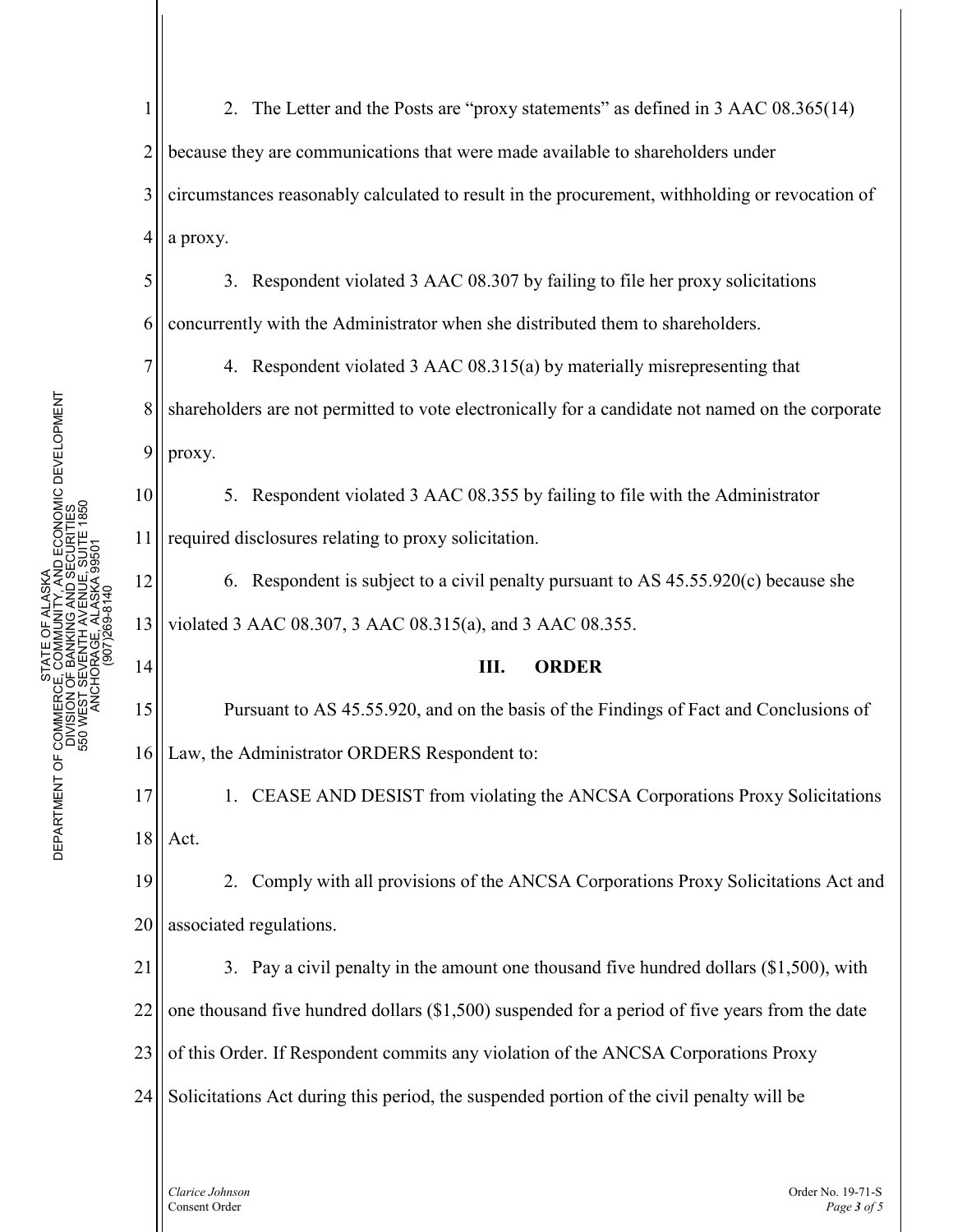

E OF ALASKA<br>MMUNITY, AND ECONOMIC DEVELOPMENT<br>NHAING AND SECURITIES<br>NHAING AND SECURITIES<br>CEL ALASKA 9950TE 1850 DEPARTMENT OF COMMERCE, COMMUNITY, AND ECONOMIC DEVELOPMENT DEPARTMENT OF COMMERCE, COMMUNITY, AND ECONOMIC DEVELOPMENT 550 WEST SEVENTH AVENUE, SUITE 1850 DIVISION OF BANKING AND SECURITIES 550 WEST SEVENTH AVENUE, SUITE 1850 DIVISION OF BANKING AND SECURITI ANCHORAGE, ALASKA 99501 ANCHORAGE, ALASKA 995 STATE OF ALASKA PHONE: (907) 269-8140 STATE OF ALASKA STATE<br>DEPARTMENT OF COMMERCE, COMM<br>DIVISION OF BANK<br>DEPARTMENT OF COMMERCE, COMM<br>DEPARTMENT OF COMMERCE, COMMERC<br>DEPARTMENT OF COMMERCE, COMMERCE<br>STATE